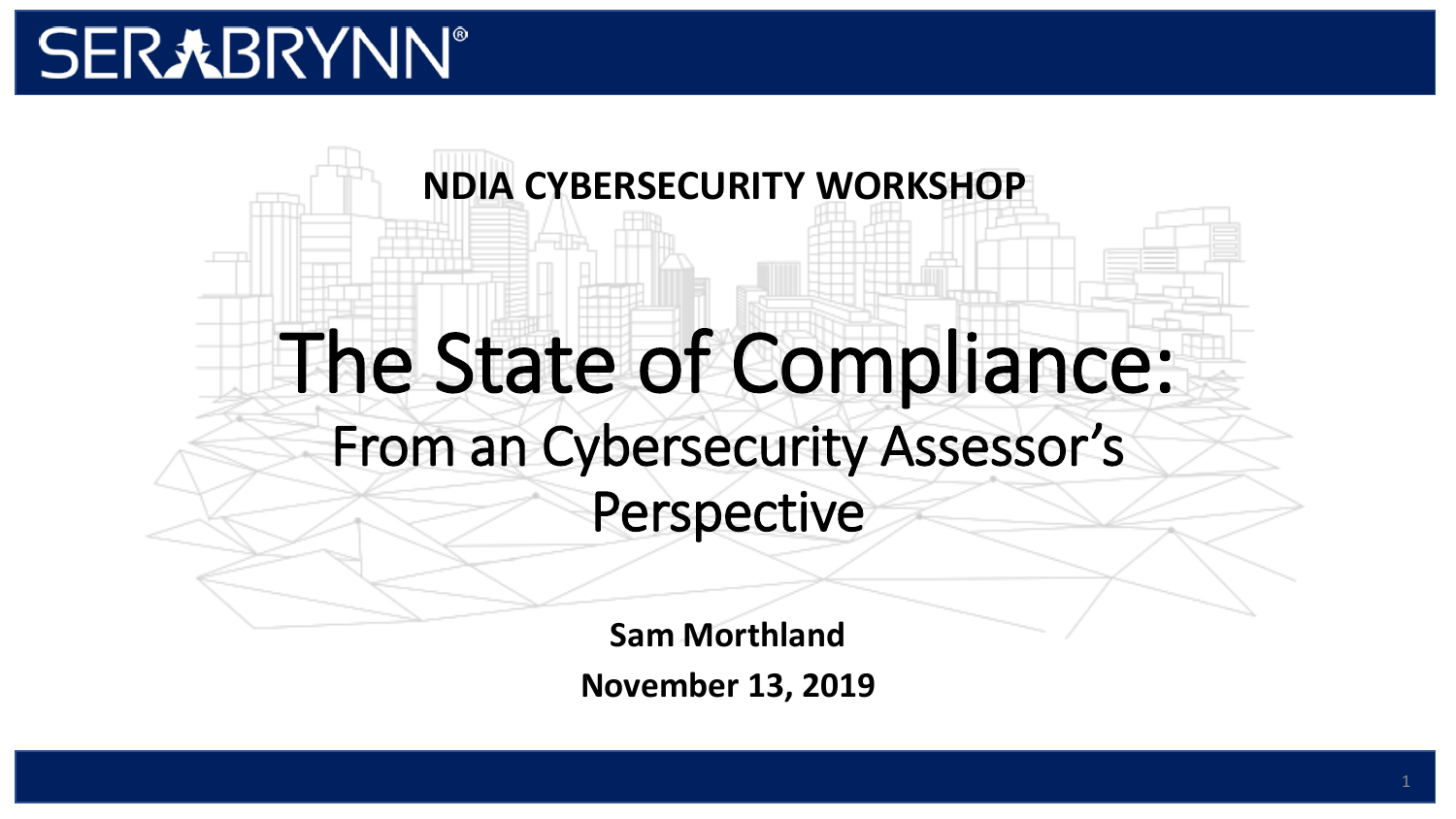## *Overview*

- Background
- *Reality Check* Report
- Changes in Guidance/Regulations
- Anticipating CMMC
- Recommendations for Businesses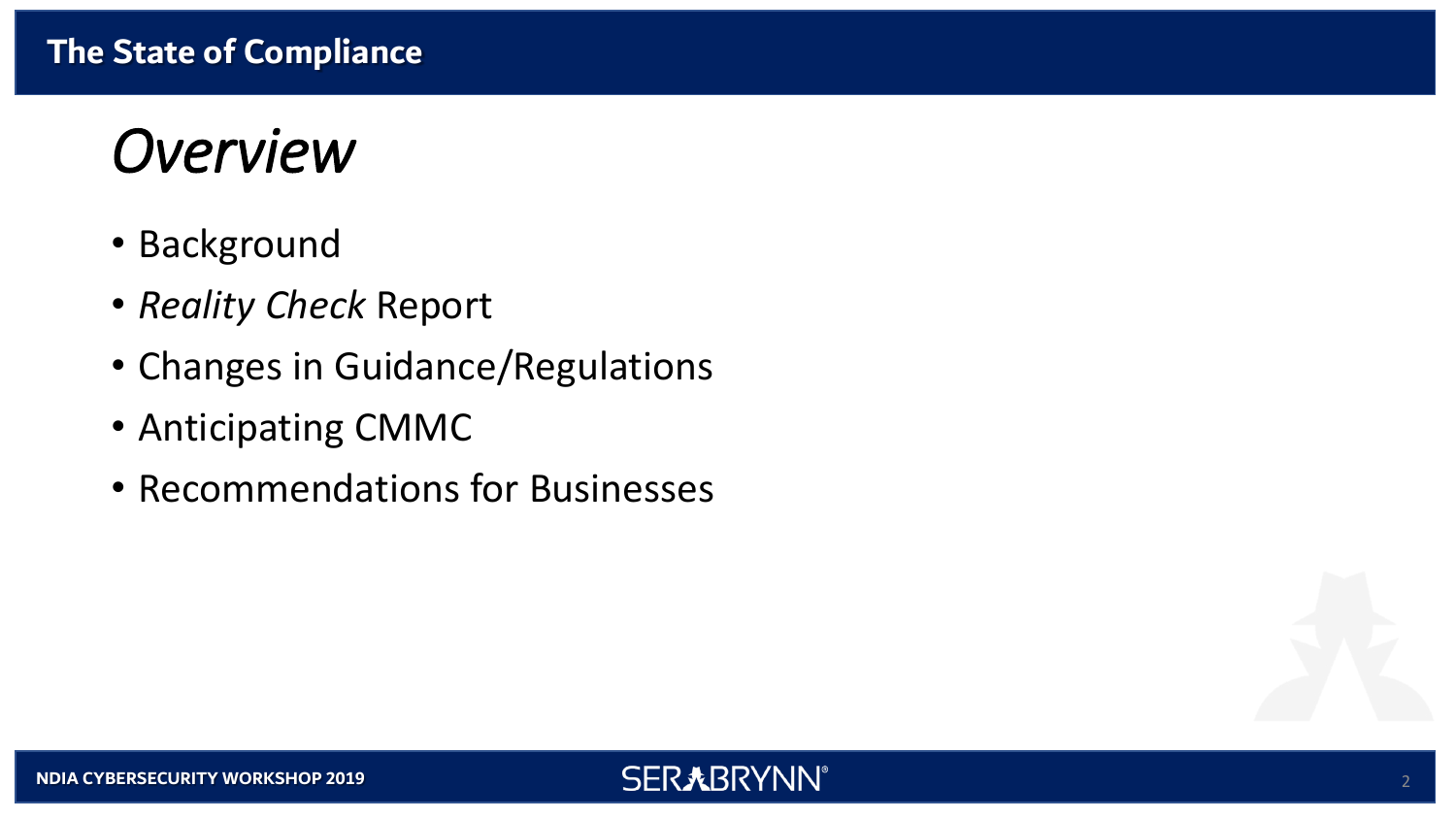# *A bit about us…*

- Veteran Owned Small Business, established in 2011, previous DOD cybersecurity and intelligence members
- Payment Card Industry (PCI) Qualified Security Assessor (QSA)
	- 1 of 147 US-based Assessors
- Federal Risk and Authorization Management Program (FedRAMP) accredited Third Party Assessment Organizations (3PAO)
	- Accredited by American Association for Laboratory Accreditation (A2LA) to ISO/IEC 17020:2012, Requirements for bodies performing inspection
	- 1 of 38 Federally approved FedRamp 3PAOs
- 8 years of serving the financial, commercial and Federal markets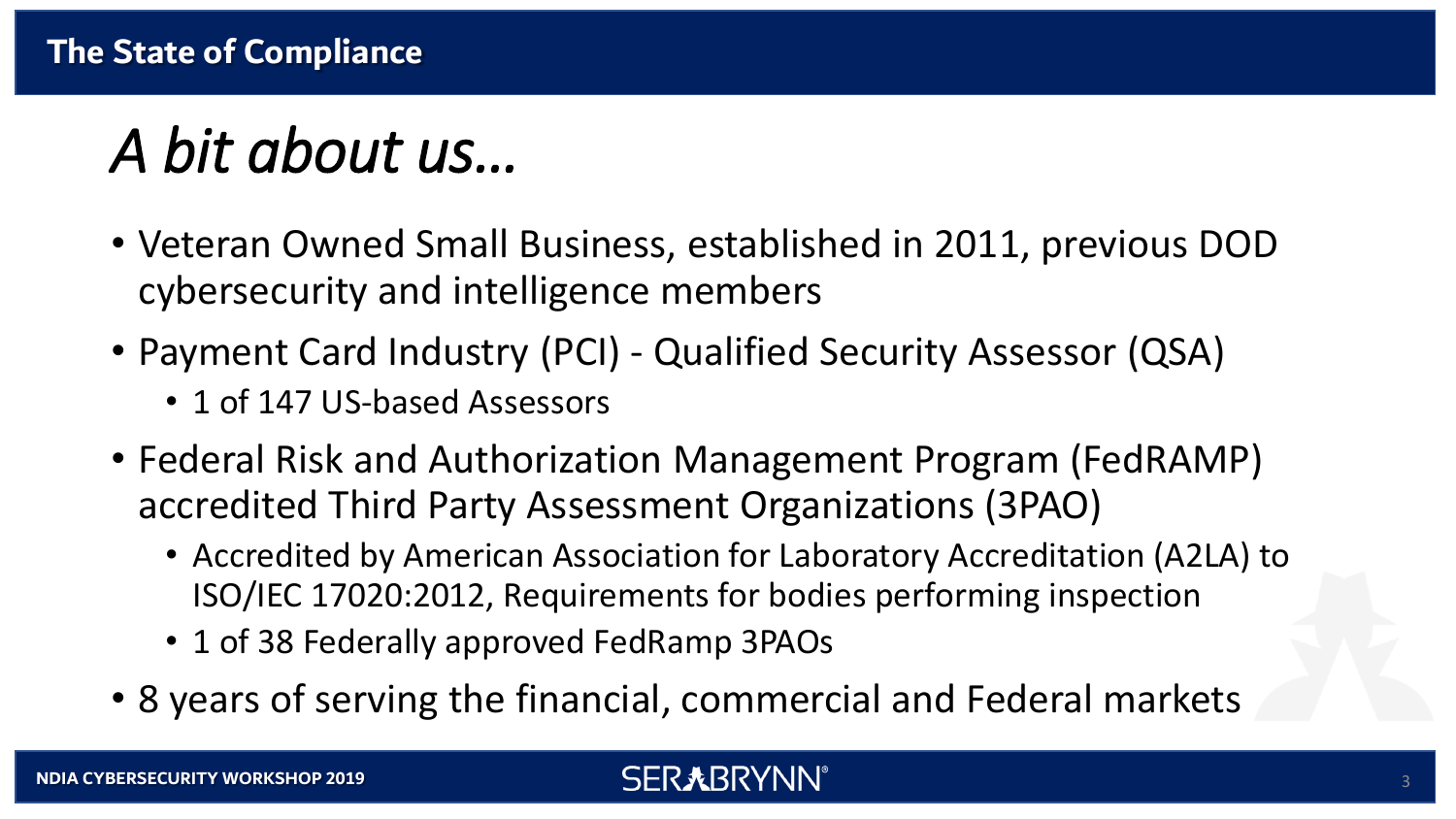# *Let's Jump into the Wayback Machine…*

- CUI Security Executive Order 13556 Nov 2010
- DFARS 252.204-7012 (Final Rule Nov 2013)
	- Comply with subset of NIST 800-53
- OPM Data Breach Gov't wake up call Jun 2015
- DFARS 252.204-7012 (Interim Rule Dec 2015)
	- Initially 3 years to full compliance with NIST 800-171
- DFARS 252.204-7012 (Final Rule Oct 2016)
	- All DOD contractors to be compliant to NIST 800-171
		- As soon as practical **NLT 31 Dec 2017**
	- Self Attestation of compliance Required documents: SSP and POAM
- US Navy Sea Dragon Breach Jul 2018
- MITRE's "Deliver Uncompromised" Aug 2018
- Geurts Memo– Sep 2018
	- Imposing enhanced security controls on "critical" Navy programs

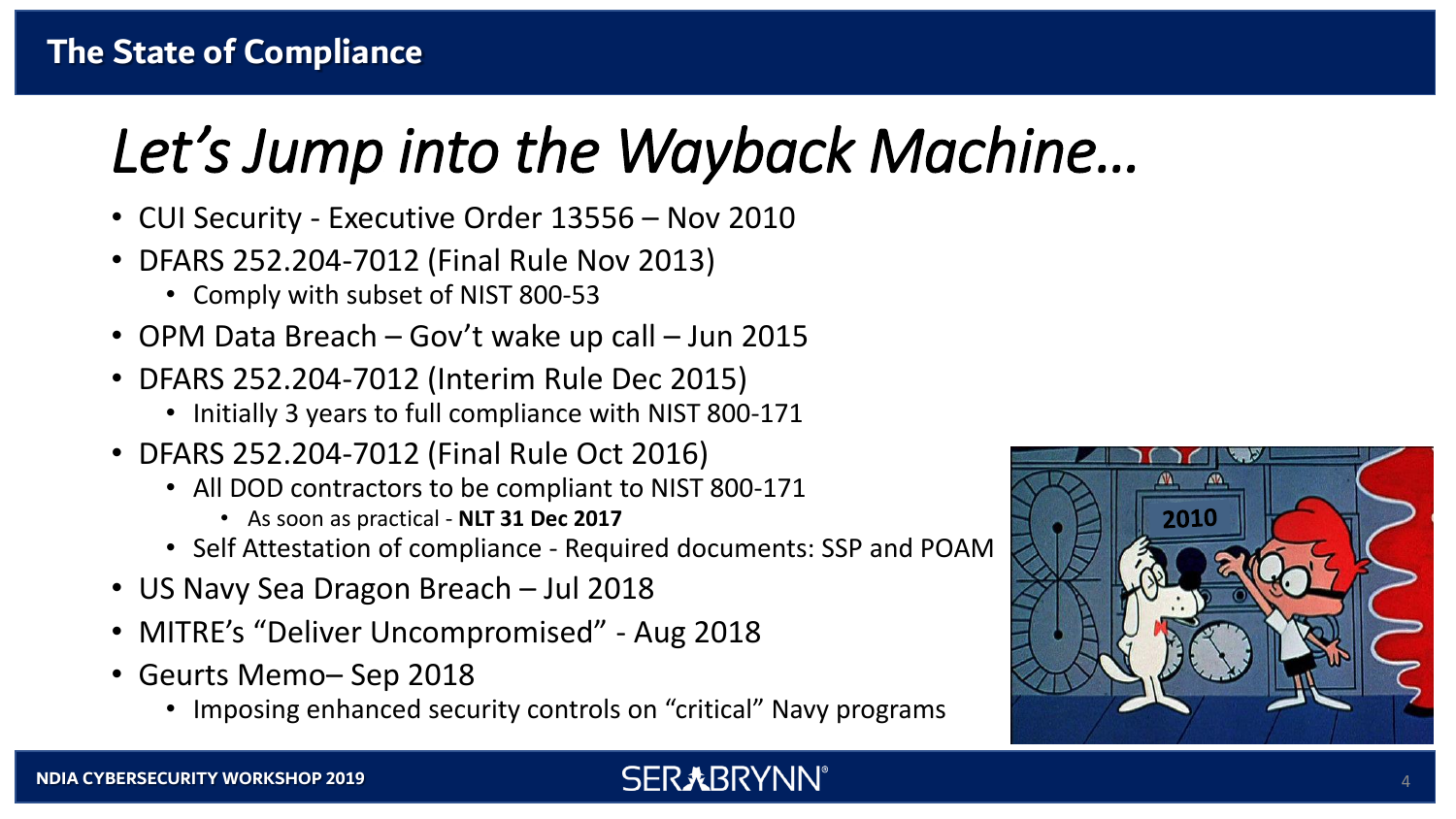# *Reality Check Report*

- Early 2019 Lot of discussion of changes coming
	- Standards, Policies, Compliance Monitoring/Audits
	- "TO BE" objectives
- Didn't see where the "AS IS" information was provided
- Developed report based on incident responses and assessments over last 2 years
	- Provided an assessor's view of compliance in the DIB
- Provided a snapshot of compliance and identified areas for DIB companies to focus efforts and resources



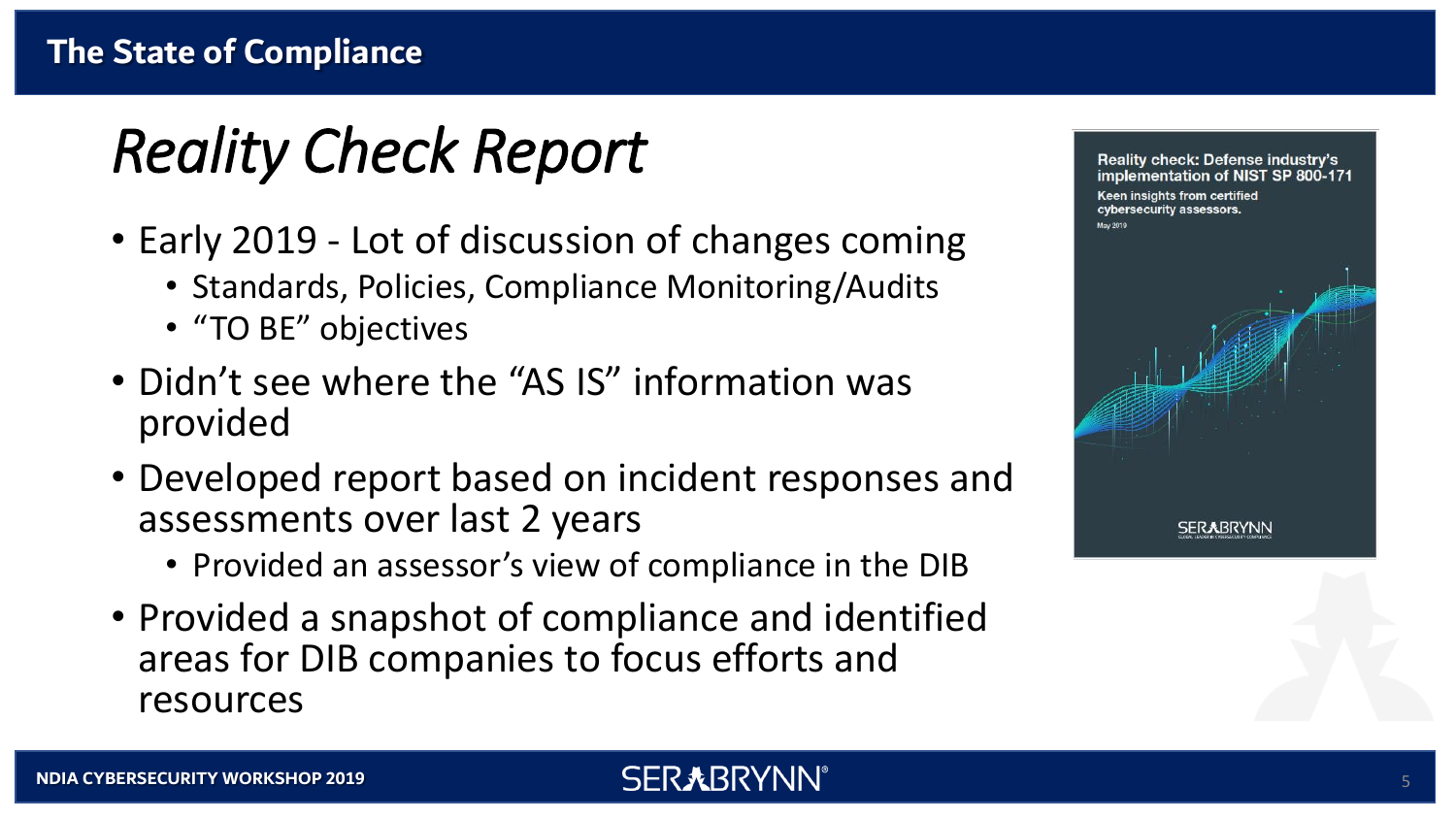

# NO COMPANIES WERE 100% COMPLIANT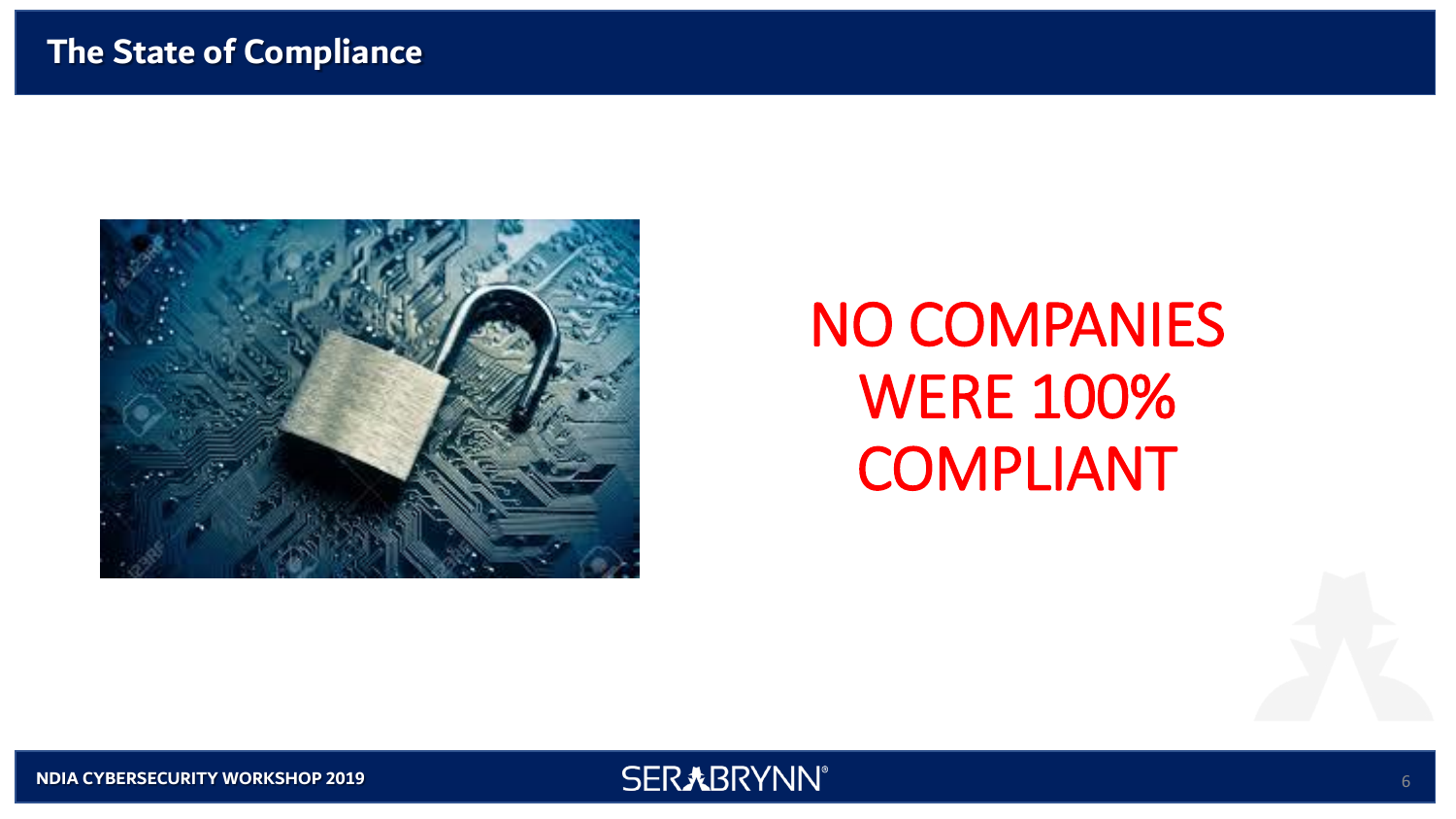## *Large Business Leading, Small Business Lagging*

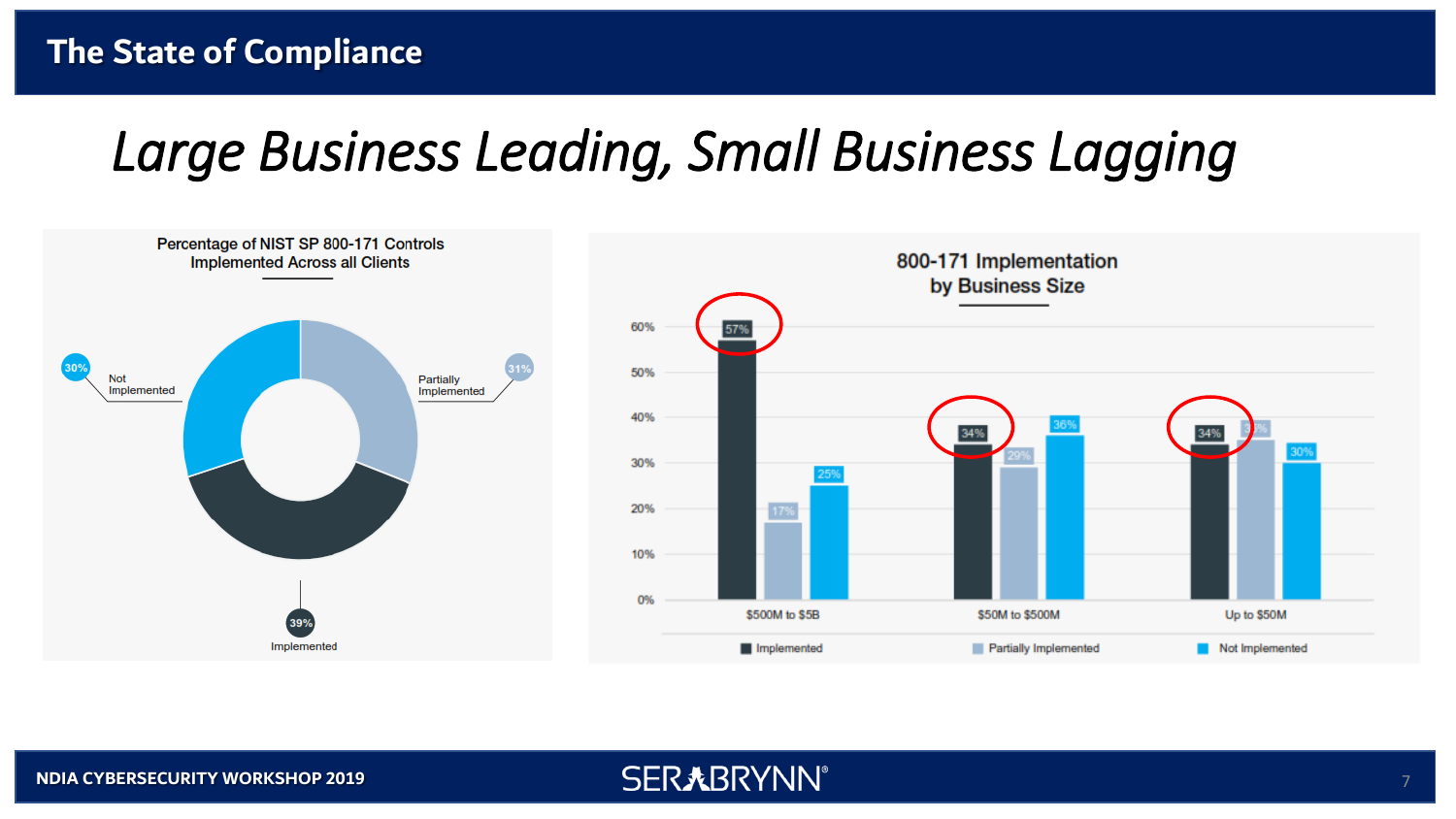## *Higher Ed beats DIB Implementation*

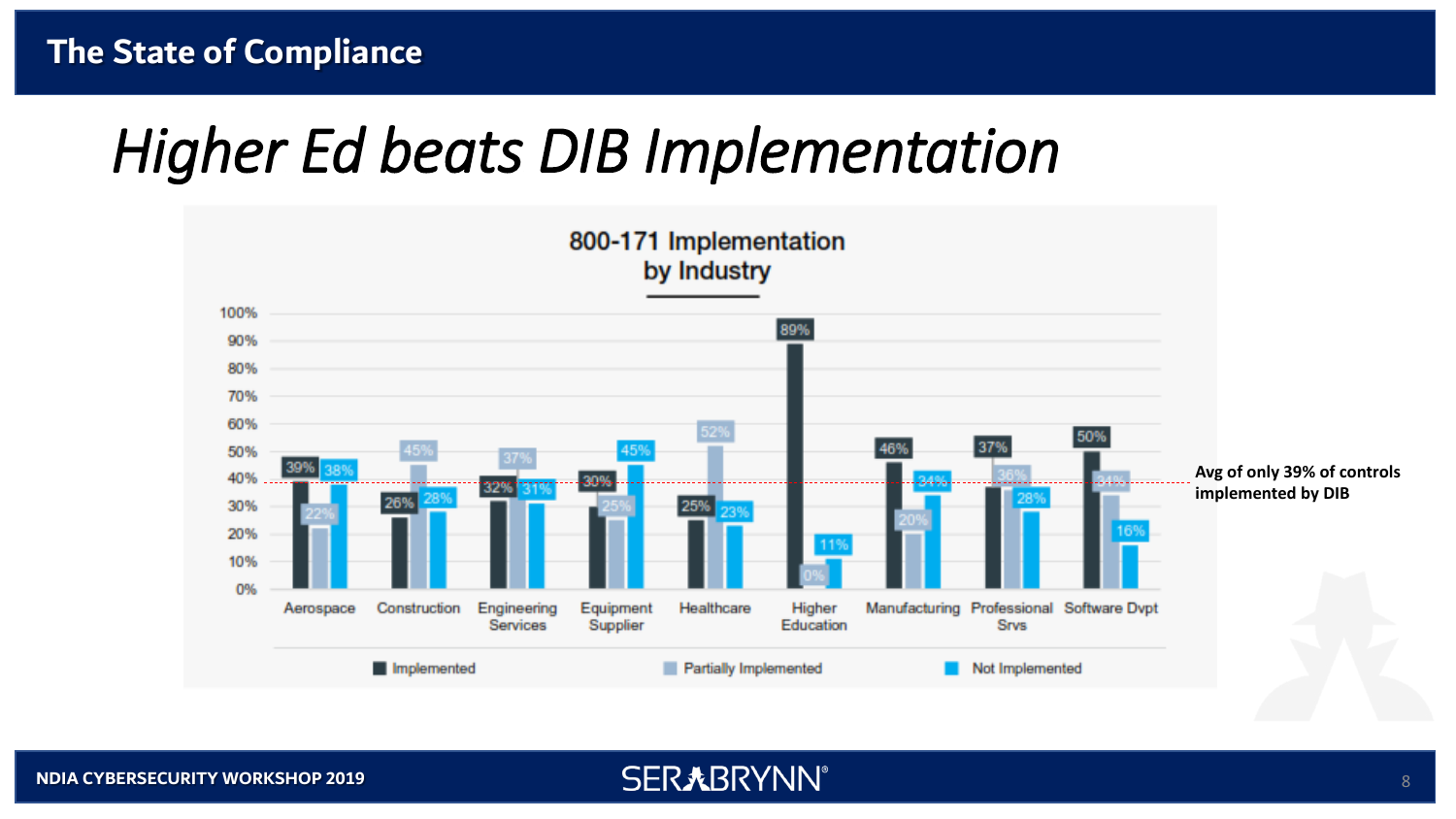## *80% of companies failed to implement 16 controls*



#### **NDIA CYBERSECURITY WORKSHOP 2019**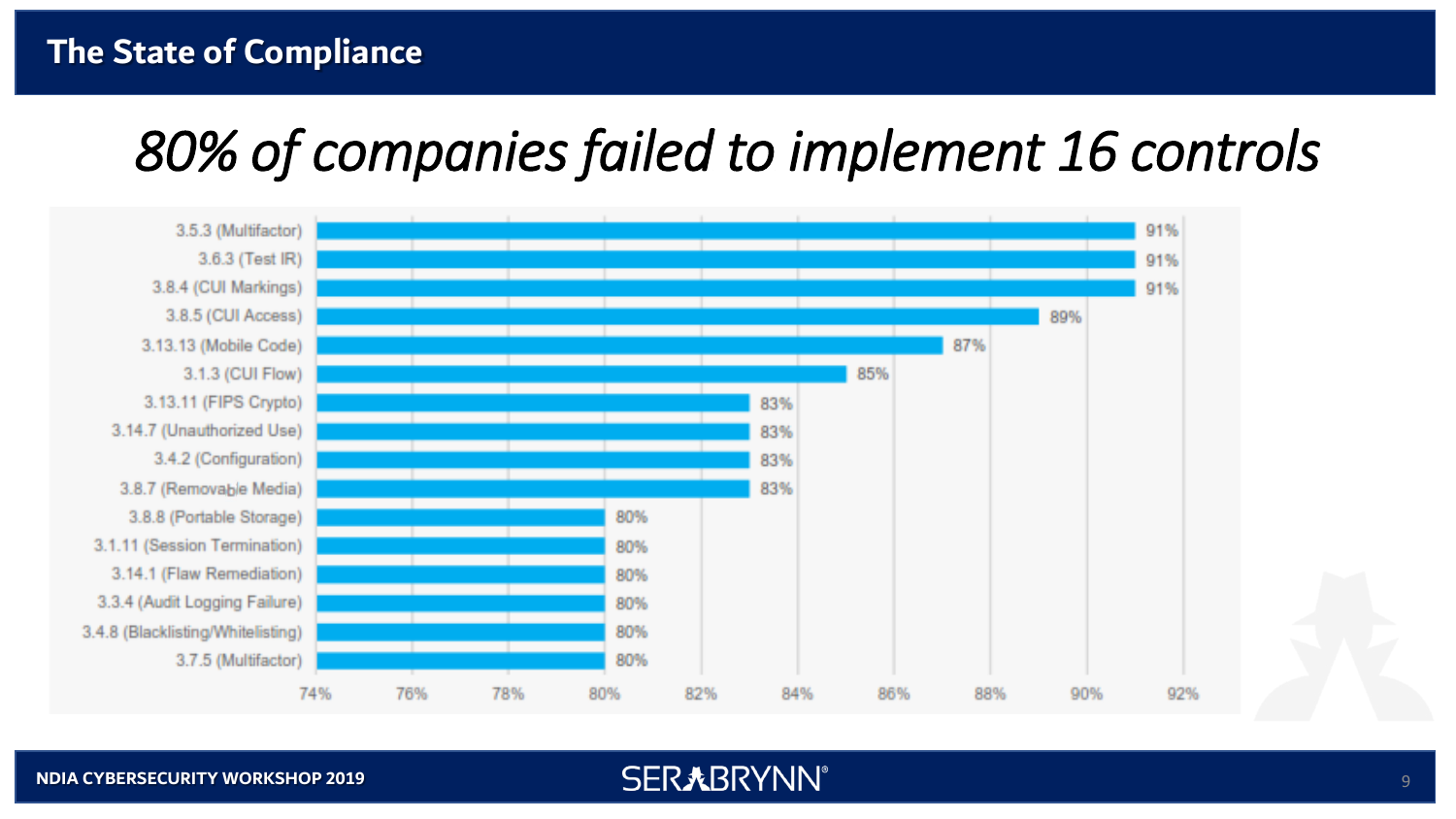## *Larger issues with implementing NIST SP 800-171*

- Misunderstanding the controls
	- Many IT personnel are fully engaged in support of the availability of the network. Seeking to discern meanings from government policies tends to be low on their list of priorities
- Cultural issues
	- Security is not seen as a profit driver significant additional costs
	- Security requires change changing people's access levels
- Cloud Services
	- Enable centralized storage of documents in a secure environment BUT minimally secure regarding outside access, requires additional controls
	- Many cloud services in use are not FedRAMP Moderate baseline compliant

## **SERXBRYNN®**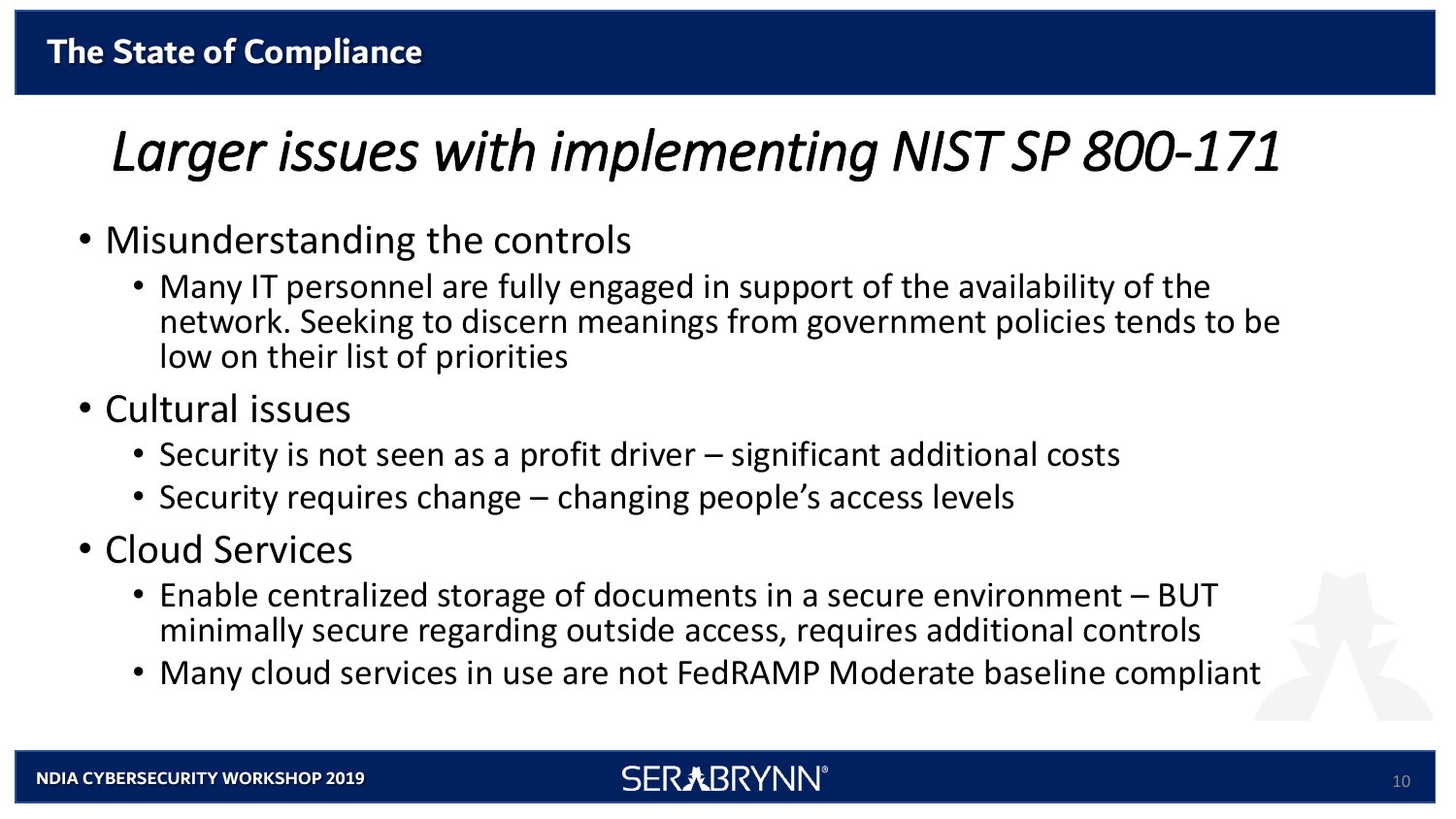# *Incident Response Findings*

- In most cases, 800-171 controls would have prevented a breach or significantly reduced the impact
- In particular,
	- Lack of MFA (3.5.3)
	- Untrained users (3.2.1)
	- Poor patch management (3.11.3)
	- Lack of Audit Logs (3.3.1)

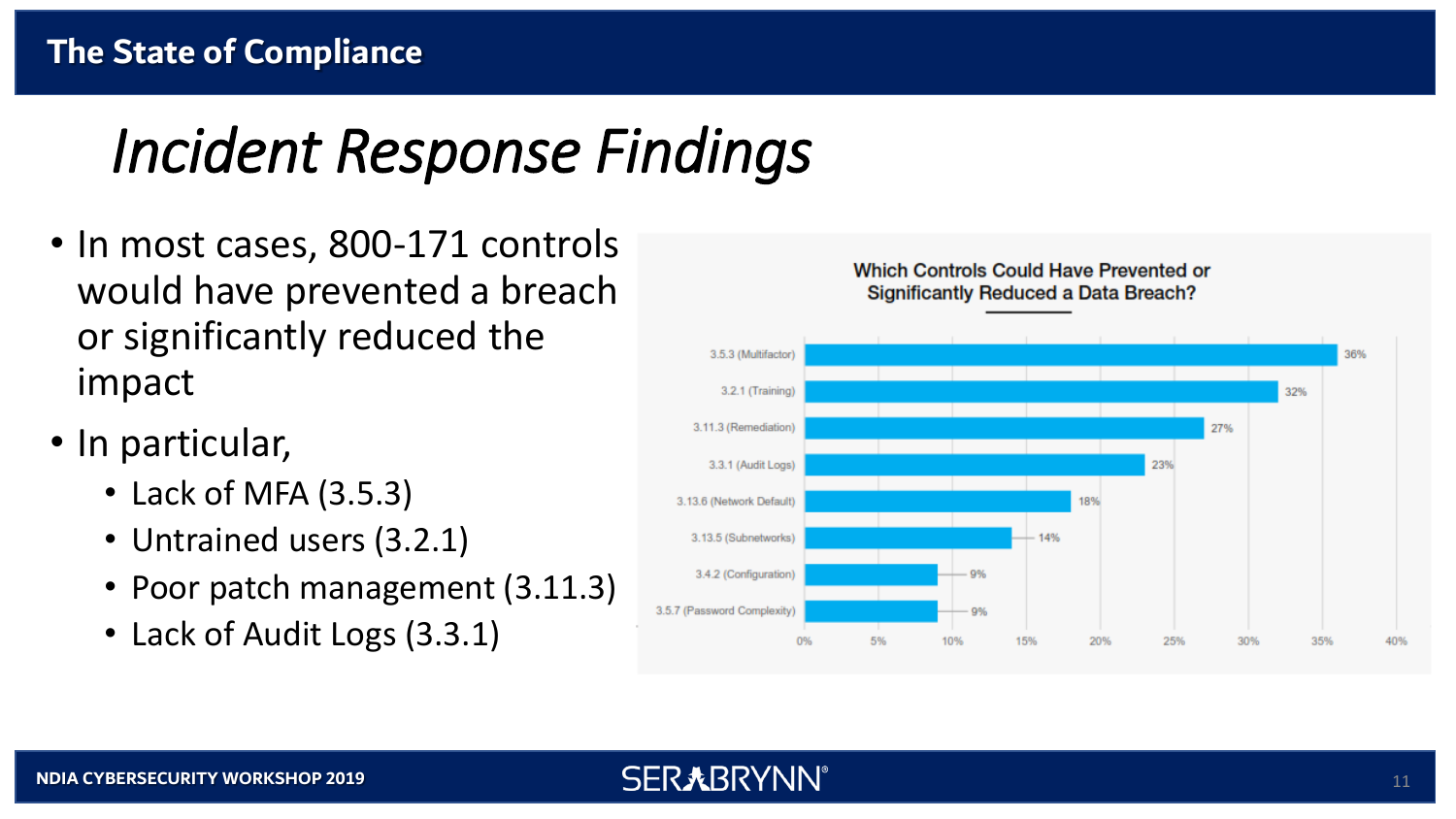# *Findings Similar to Jul 2019 DOD IG Study*

| <b>Sera-Brynn</b><br><b>Reality Check</b>                                                                                | <b>DOD IG</b><br><b>Audit of Protection of DoD CUI on Contractor-Owned</b><br><b>Networks and Systems</b>                                                                                                                                                                                                                                     |
|--------------------------------------------------------------------------------------------------------------------------|-----------------------------------------------------------------------------------------------------------------------------------------------------------------------------------------------------------------------------------------------------------------------------------------------------------------------------------------------|
| • Lack of MFA $(3.5.3)$<br>• Untrained users (3.2.1)<br>• Poor patch management (3.11.3)<br>• Lack of Audit Logs (3.3.1) | • Contractors did not always mitigate the<br>vulnerabilities on their networks and<br>systems (3.11.3 Patches, 3.14.5 Scans)<br>Multifactor authentication was not<br>consistently used (3.5.3)<br>Password lengths were susceptible to<br>password attacks (3.5.7 Pwd Complexity)<br>• CUI on removable media was not<br>protected $(3.8.6)$ |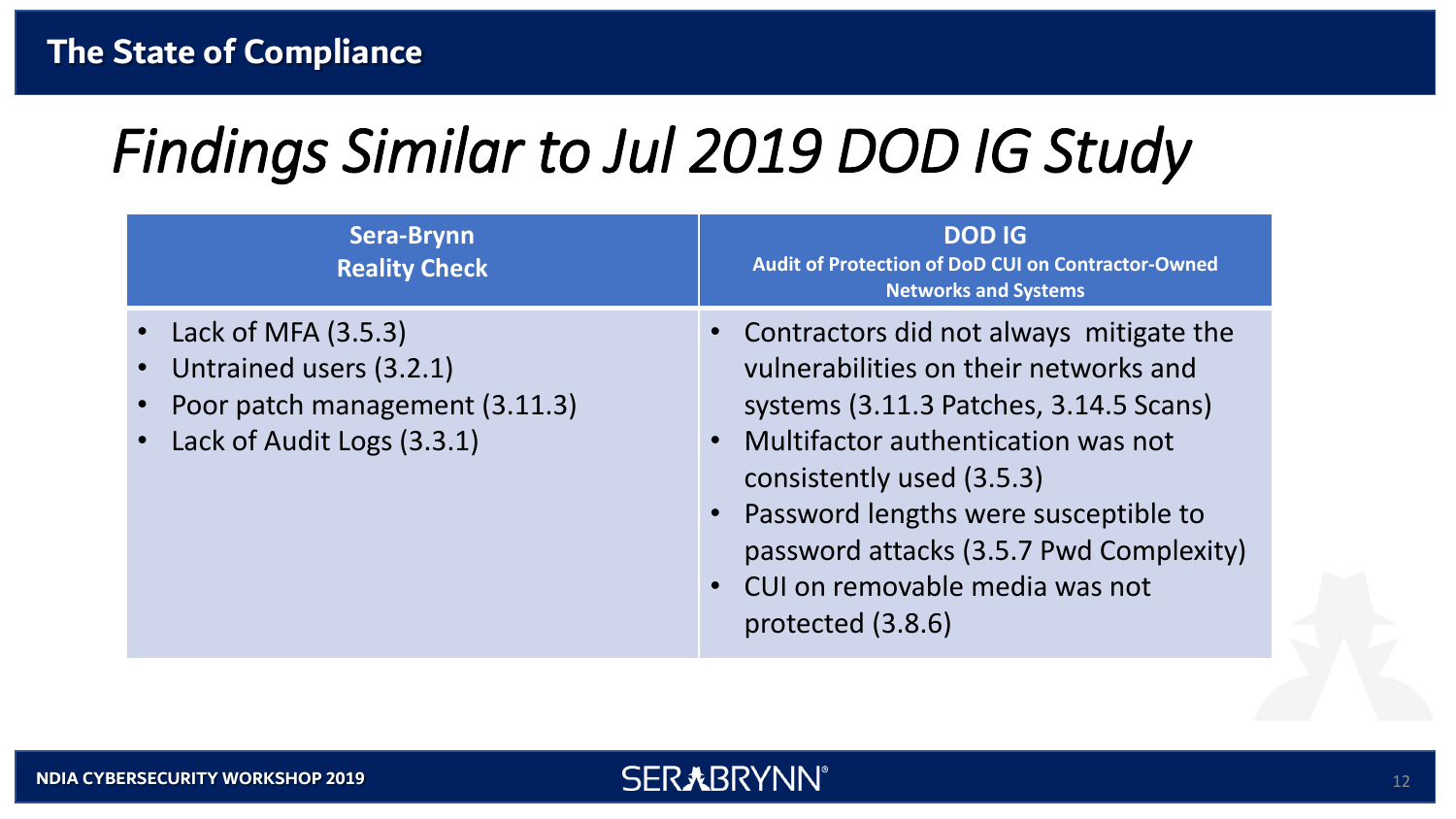# *Recent Changes*

- Jul 2019 Defense Contract Management Agency (DCMA) assessing contractor compliance with DFARS Clause 252.204-7012 and NIST SP 800-171 as part of review of contractor purchase systems
	- Reviewing procedures to assess compliance of their Tier 1 Level Suppliers
- Sep 2019 Navy Marine Corps Acquisition Regulation Supplement (NMCARS) changes to enforce DFARS Clause 252.204-7012 compliance
	- KOs consider the right to reduce or suspend progress payments for contractor noncompliance
	- Reinforces, that "A contractor MUST make their SSP available to the contracting officer within 30 days of contract award and be ready to host the contracting officer for a review of the SSP at the contractor's facility."
		- Instance of subcontractor "let go" by prime on a recompete bid because no SSP or POAM

## **SERXBRYNN**®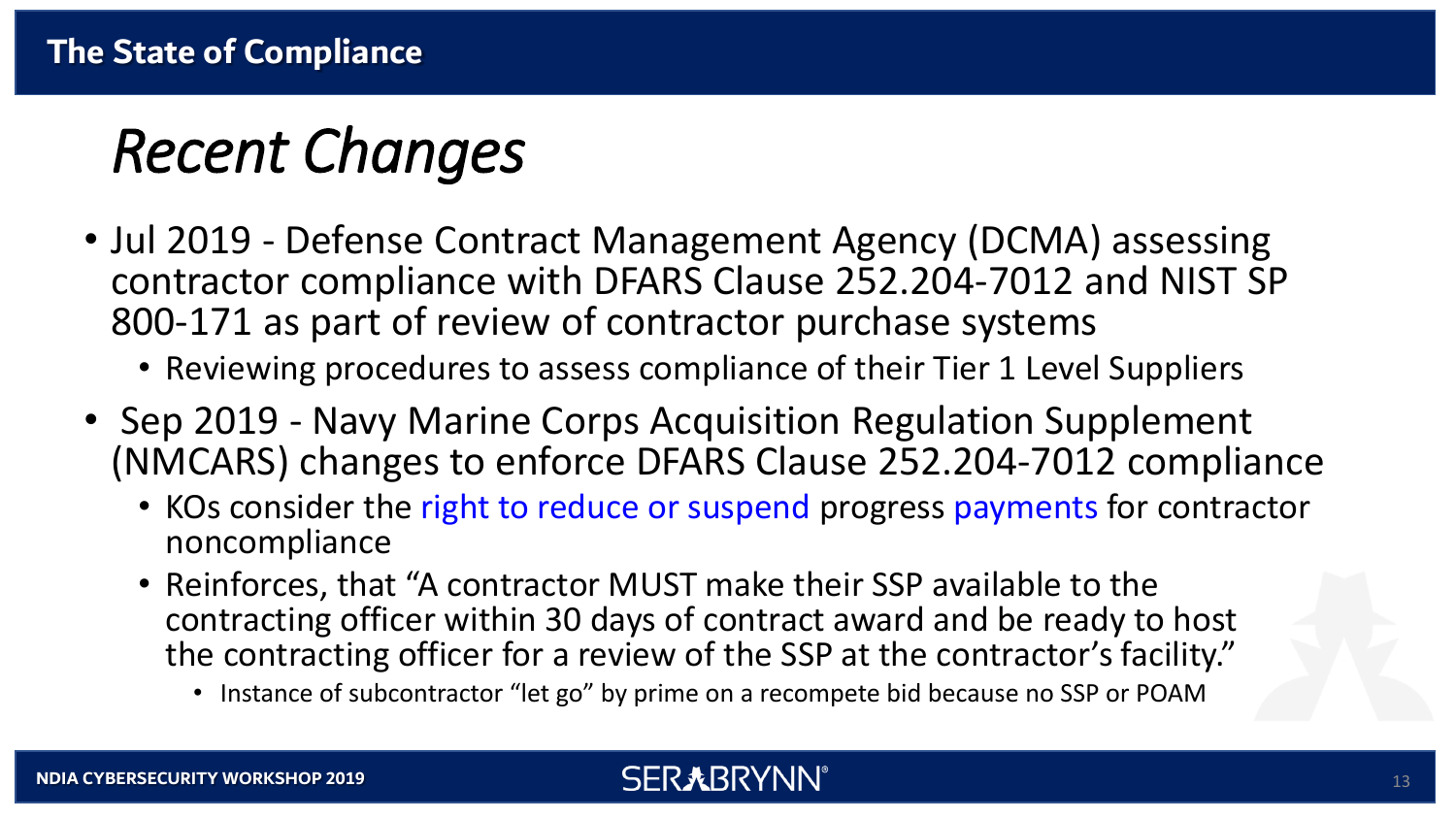# *CMMC Anticipation*

- Companies looking for clear guidance
	- Not sure what to do
	- Attending Listening Tour, Seminars/Speaking
	- Realize Gov't is "building the plane inflight"
- Some companies waiting until CMMC is final to do anything
	- Not aware of FAR 52 or DFARS 252.204-7012
- Some companies unaware of need for compliance
	- "We don't have any CUI…whatever that is"
	- Disconnect from Privacy Act and other PII protection regulations

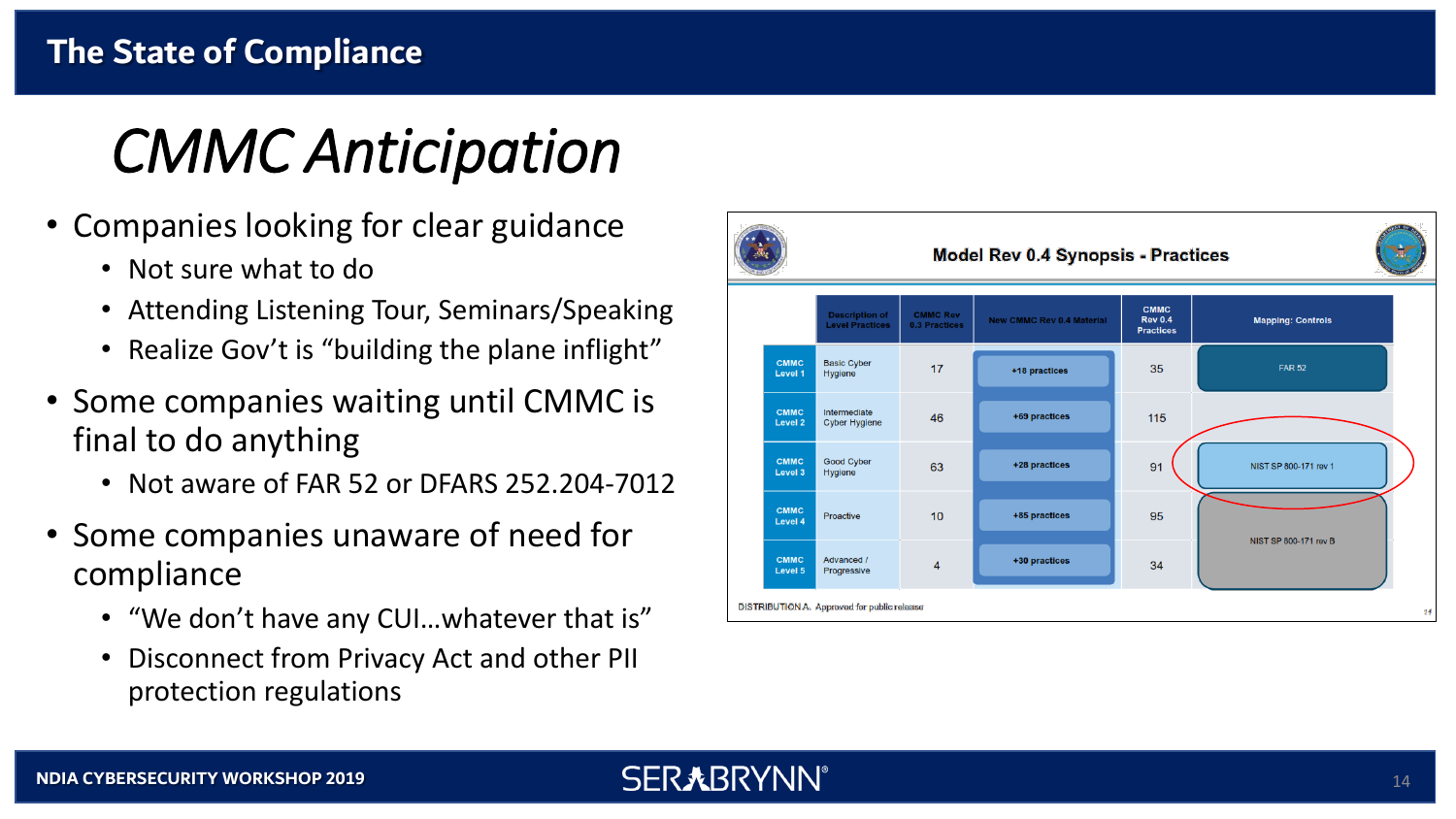# *Recommendations for Businesses*

- Dust off SSP and complete actions in POAMs to comply with 800-171
	- Best preparation for CMMC in Oct 2020
- Budget for cybersecurity
	- Labor, Vulnerability Scans, Pen Tests, internal/external audits
- Ensure cybersecurity is a team effort Admin, Intel, Ops, and IT
	- Put your Cybersecurity Support POC on speed dial
- Run your Incident Response Plan w/Key Players desktop exercise
- Treat Cybersecurity like you do ISO monthly metric reviews, documentation reviews, internal audits



"An ounce of prevention" is worth a pound of cure." Benjamin Franklin

## **SER & BRYNN**®